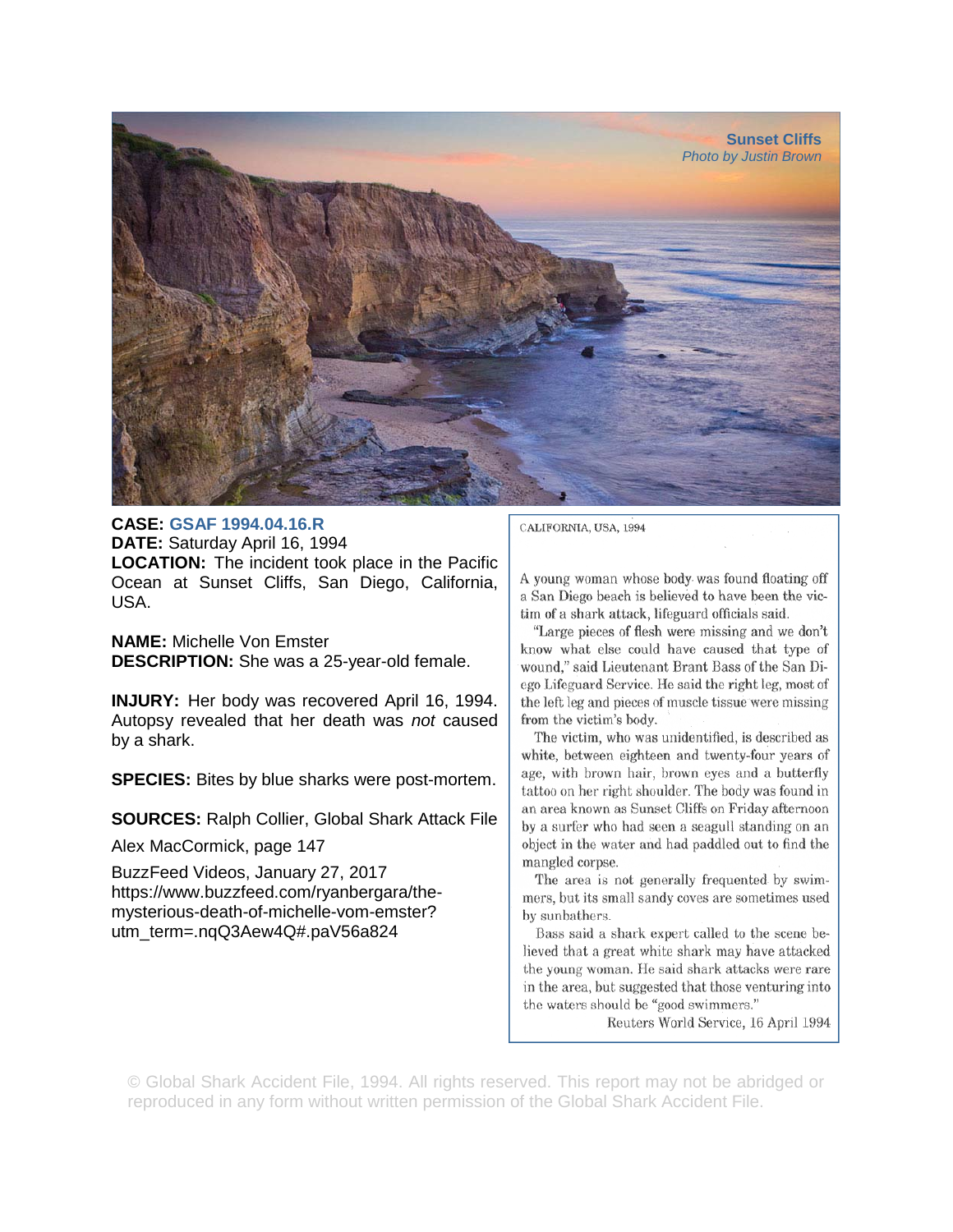In the spring of 1994, I fell in love with an extraordinary woman. She worked in a local coffeehouse owned by the owner of the bar where I worked at the time. The two venues, Winston's Beach Club and Rumors Café, were adjacent, connected by a shared backroom door.

Michelle had brains, beauty, gusto and grace. She had Newcastle hair and coffee-bean eyes. She also had leukemia, though it had been in remission for two years.



Before each bartending shift, I used to come through the

backroom door into the coffeehouse and request her special triple mocha mint masterpiece and revel in those short moments of her enlightened, enthusiastic conversation. My heart fluttered from espresso and infatuation.

Finally, after a month of courting, she agreed to come over to my side of the door for drinks. To the drone of a lame-ass Wednesday-night band, we sat at a table and chatted. She told me about her war against the cancer and how it had focused her on the important things in life. She said she might be moving to San Francisco to be near her family. She said she loved to surf naked at twilight and told me about the butterfly that was tattooed on her shoulder blade and how she might show me later-if I was lucky.

I bought another round and returned, of course, to find an enormous, swaggering, intoxicated oaf in a wifebeater hovering at the table appraising Michelle as though she were a peach tree and he was Paul Bunyan. "Let's get out of here," blurted Michelle, wide-eyed.

We guzzled our drinks, warned Tom, the newly hired doorman, about the lumbering, lovesick lumberjack and began the long walk home. We walked and talked and held hands and, just a few blocks from my lair, er, I mean, house, Tom the doorman pulled up in his pickup truck. He was distraught.

Apparently, just after we left the bar, Paul Bunyan flew into a rage and ripped the front door off its hinges. After the melee, Bill, the owner of Winston's, fired Tom for doing nothing to stop him.

"I need to talk," moaned Tom. Greeeeat, I thought. I can't wait to listen to some guy I don't even know mewl over his problems when I'm trying to make love to the enchanting Princess Papillon. Was it not clear to Tom that Michelle and I were about to unravel the quintessence of the cosmos? Couldn't he see that he was about to become the biggest, bulgingest, squeakiest, annoyingest third wheel of all time?

Tom stared at us from the window of his truck. He looked like he was going to cry. I invited him over. Once home, we made ourselves comfortable. I sat on the far left of the couch and Michelle sat next to me. Tom, instead of taking the vacant, super-dooper reclining armchair, plopped his fat ass on the sofa next to Michelle!

So there we three were on the couch. Tom groused about his miserable existence, scratched his fat belly and swiftly dispatched four beers while Michelle and I stole fleeting gropes and kisses. The truth was that I didn't care about the firing, or about Paul Bunyan and the front door. It all seemed pretty clear cut to me-a doorman needs to protect the door, pretty much by definition. I cared only about the ticking clock. There was much loving to yet lavish, many toes to very massage, two nipples to much lather.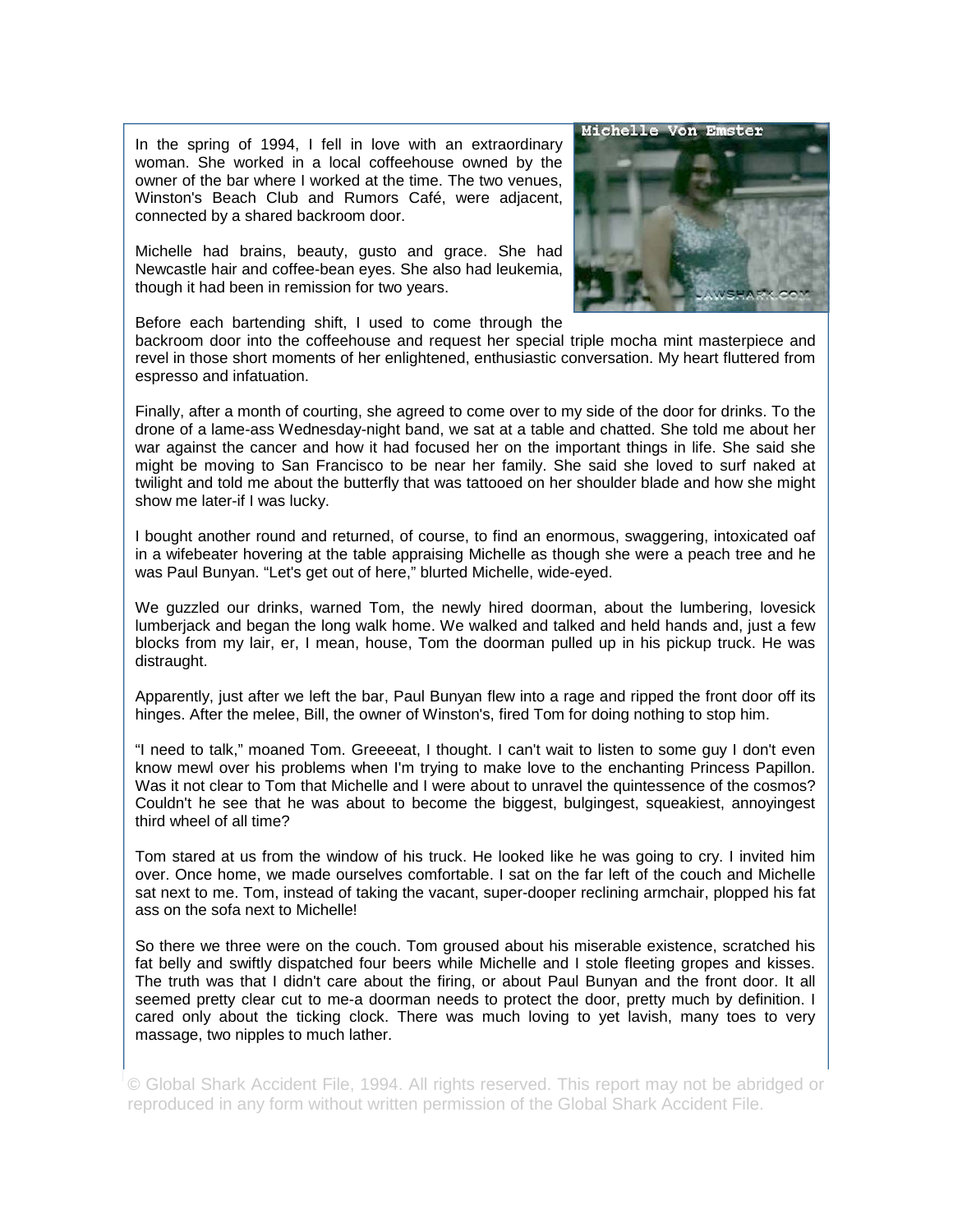Just when it seemed things couldn't get any worse, they did. Tom's head tipped back, his mouth dropped open and he began snoring as though his lungs were gasping the last few droplets of the world's air supply. I shook him repeatedly until his eyes slowly opened. "Tom, it's very late. You should be going, huh?"

"Yeah," he said, and fell back to sleep. I woke him three times. Three times he fell asleep. I wanted to kill.

Defeated, Michelle and I crawled into each other's arms. We sweet-talked, kissed and fondled to the soundtrack of Tom's baritone snores. She unbuttoned her shirt (though her bewitching black bra remained intact) and showed me the infamous butterfly: a masterpiece of ink, muscle tone and femininity. But I needed more than that butterfly-I needed the cocoon. But, while the snoring beast contaminated the air, she would take things no further.

At 5 a.m., my sweet Lady Papillon re-buttoned her clothing, scribbled my number on a matchbook and climbed into a cab. She said she would call me the next night.

But she didn't. One... two... three days passed and no call. Had I done something wrong? Was our love not meant to be? Was the great snoring beast to blame?

On the fourth day it was official. Our love was not to be. I sat dejectedly in my living room, watching the news. The coroner was hauling an apparent shark-attack victim out of the water in Ocean Beach. The victim — a woman in her 20s-was naked and unidentifiable, except for one distinguishing physical characteristic: a tattoo on her shoulder blade of a radiant Monarch butterfly. Later, a friend confirmed the horrible truth: Michelle had gone late-night surfing and encountered, unbelievably, a Great White shark.

There's a moral in there somewhere. Perhaps it's "Just when you beat the cancer, they send in the sharks." Maybe it's something else.

I don't work at Winston's anymore. And Rumors Café has been replaced by Starbucks. But somewhere under the layers of that crisp, contemporary Starbucks paint job is the smell of Michelle's mint mocha masterpiece, which I still miss to this day.

In warm memory of Michelle Von Emster.

Sincerely, Edwin Decker, http://www.edwindecker.com/

**SOURCE:** http://www.jawshark.com/great\_white\_shark\_news\_articles\_us.html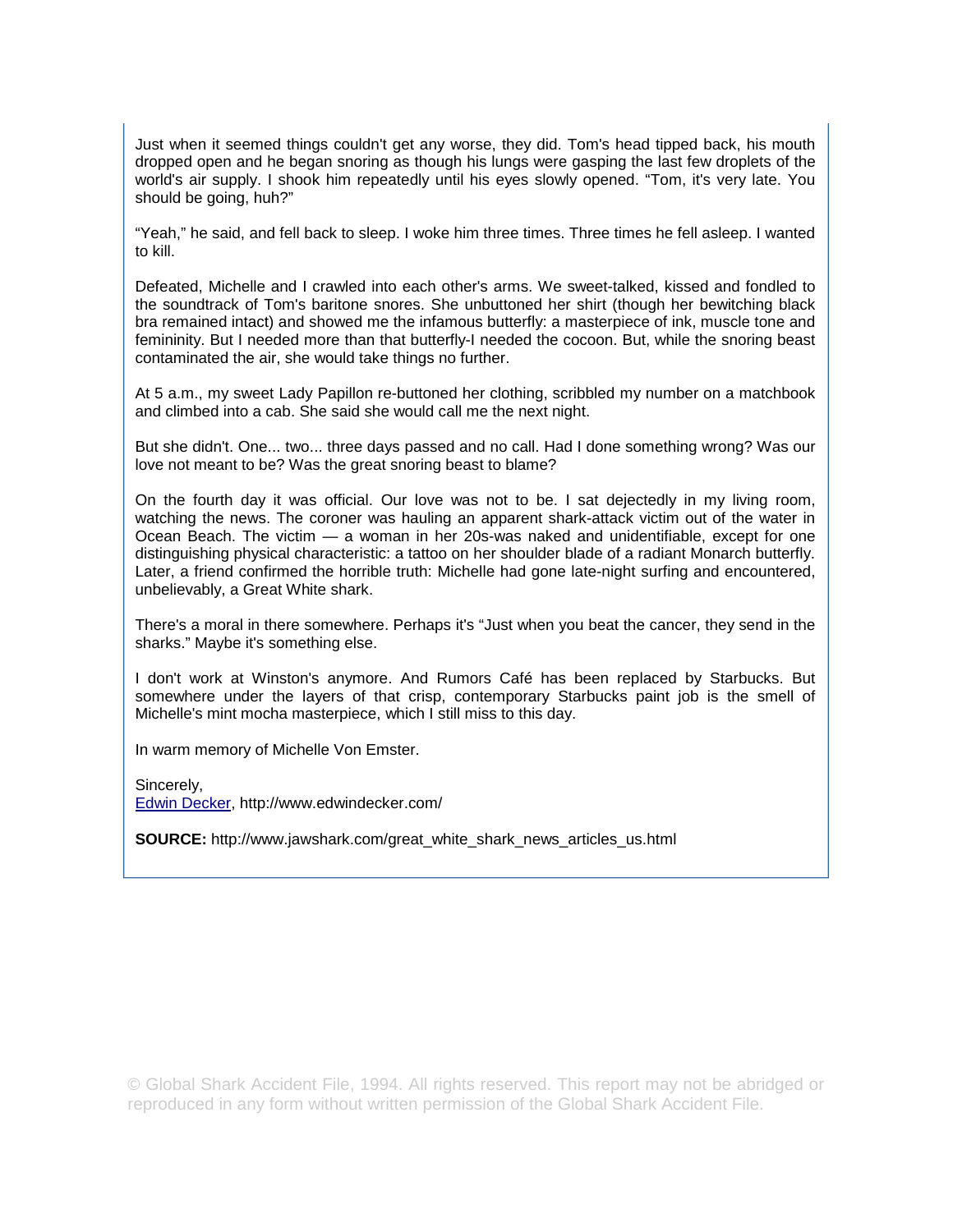## **The Mysterious Death Of Michelle Vom Emster**  *What happened on Sunset Cliffs?*

## *This week on Unsolved, we're doing a deep dive into the death of Michelle Von Emster, a woman whose body was mysteriously found on Sunset Cliffs in San Diego.*

**Michelle was found naked by two surfers; the only notable items on her body were a brass bracelet, two rings, and a butterfly tattoo. She was taken to the lifeguard station and examined by medical examiner, Robert Engel.** 





**BROKEN RIBS** ES, BRUISES



**One day later, a formal autopsy was performed by Brian Blackbourne. Blackbourne determined that Von Emster was alive when the injuries were** 

**inflicted, but agreed that it was likely a shark attack.** 

**So case closed, right? Not quite. There were a couple sketchy factors that came into play. Though Blackbourne determined her death was a result of a shark attack, he had never seen an actual death caused by a shark before for reference.** 

**Ralph Collier, a great white shark specialist, said the break on Michelle's leg was not consistent with that of a shark attack. He said if it was a great white shark, the break would have been clean and Michelle's bone was almost whittled to a point.** 





## **Another thing**

**that didn't add up was how much sand entered Michelle's lungs. If her leg had been torn off, she would have bled to death quickly and been unable to take a big breath and inhale sand on the ocean floor. Overall, Collier felt there were too many things in the case that were inconsistent with white shark behavior.** 

MISSING FROM<br>THIGH DOWN

**Richard Rosenblatt, an oceanologist from the Scripps Institute who originally consulted with Blackbourne (the medical examiner), said when given more information about the size of Michelle's wounds, they could not have been caused by a great white shark** 

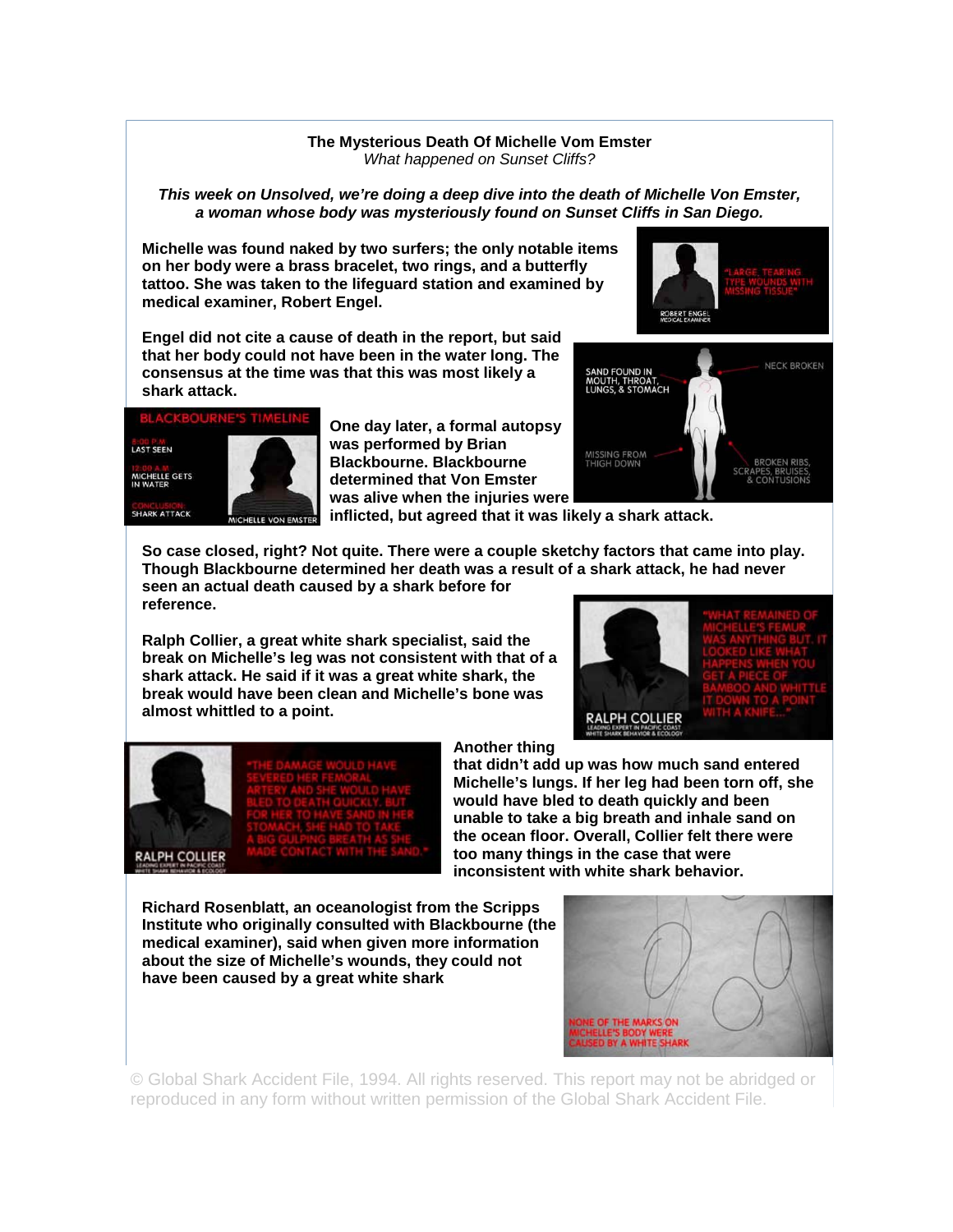



**Other experts hypothesized that she may have died first, and sharks could have scavenged her body afterwards.** 

**However, experts already ruled out a great white shark as her attacker… and a great white shark was the only shark that had the strength to remove her leg in such a way.** 

**So how else could Michelle have died? One theory said she was swimming naked at night and** 





**drowned. However, this seems unlikely since the water was a cool 59 degrees.** 

MICHELLE LEFT APARTMENT<br>AT 5:00 A.M.

**APRIL 14** 



**CLAIMED THEY HAD DRINKS FLIRTED FOR WEEKS** 

KISSED IN HIS APARTMENT

APRIL 13

**Another theory said Michelle might have fallen from the cliffs.** 

**When we visited the scene, it seemed pretty likely that the fall could kill her, but unlikely it would rip off her limb.** 

**The third theory was that Michelle was murdered.** 

**One of the unofficial suspects was her acquaintance, Edwin Decker. Decker originally told police that Michelle liked to surf naked, which could be true, or he could be trying to cover his tracks for why her body was found naked.**

**Another sketchy part about Decker was that he claimed to have feelings for Michelle that he was unsure if she returned. Decker also reported having contact with her the day of her death.** 



**And it gets worse. When Michelle died, Decker wrote this, um, interesting poem:** 

> **"The reports said there was a tattoo A butterfly on her shoulder which I remembered that night on my couch when I Like the shark Chewed on her lips and took off her shirt."**

**However, Decker was actually one of the people who asked Michelle's case be reexamined. So, creepy? Definitely. A murderer? Unclear.** 

**The second suspect was a stalker Michelle had reported following her at work. Michelle even left one of her jobs to avoid the man.**